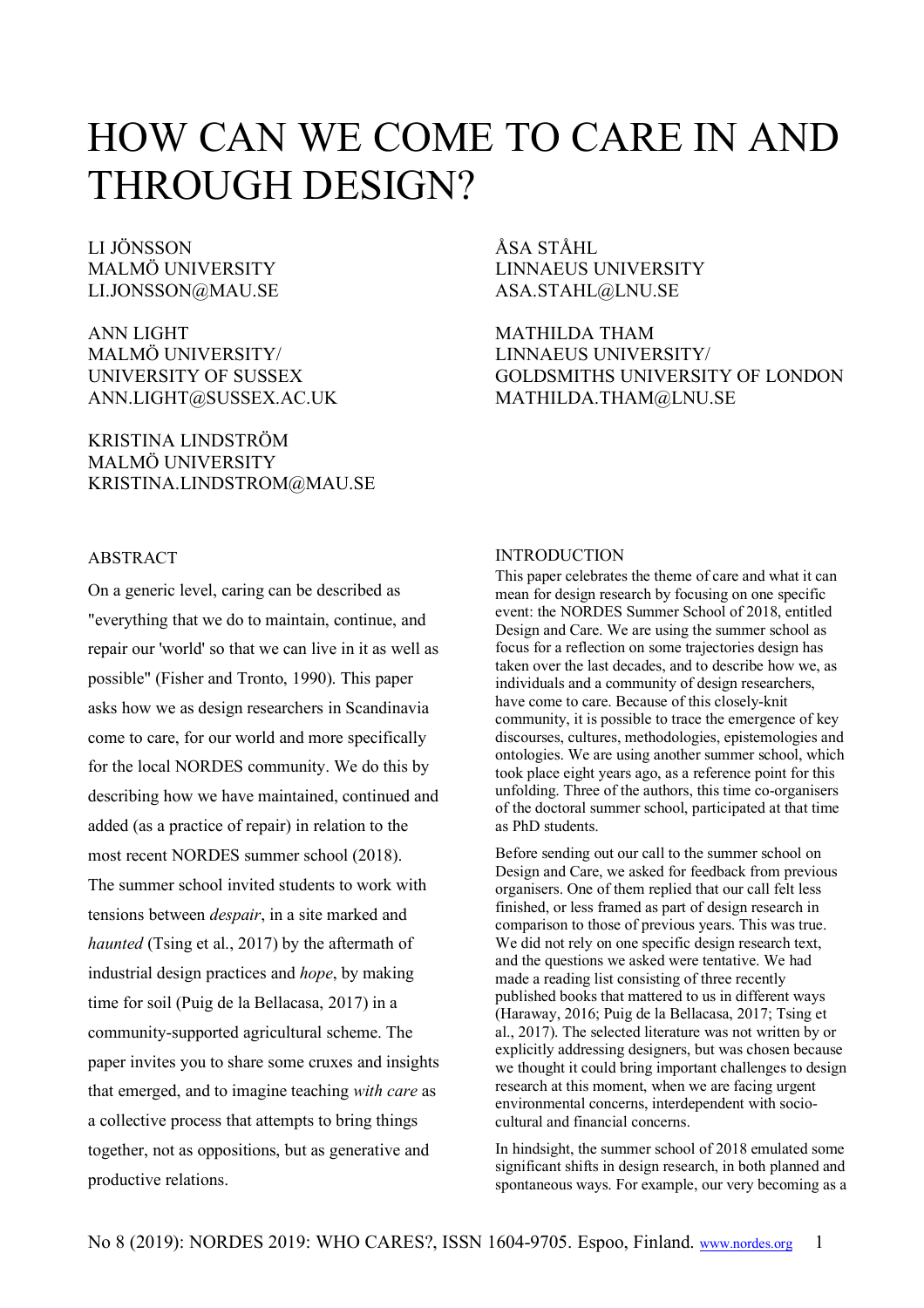team was exploratory and under the auspices of negotiation, rather than the result of a fixed programme. That emergence mirrored the turn in design towards being-with and staying-with, rather than finding solutions (e.g. Rosner, 2018; Juul Söndergaard, 2018; Paxling, 2019). More explicitly, we wanted to weave in and draw from previous NORDES conference themes, discourses and agencies, asking 'how can we care for Design Ecologies and Design and Politics in Design and Care?' While we did not seek definitive answers, implicitly the themes were with us in discussions, interwoven in fieldwork and performances. Perhaps the most lasting impression of the days we shared during the summer school (and the subsequent papers from the doctoral students) is the courage to work with – stay with and care for - the complexity that the lens of design and care can bring.

The paper is organized in four parts:

- NORDES summer school 2010 Design Things.
- Designerly trajectories from matters-of-concern to matters-of-care.
- NORDES summer school 2018 Design and Care.
- Discussion what can 'care' bring to design research and pedagogy?<sup>1</sup>

We hope this paper can be of value for design educators and researchers who are interested in working with design and care, as a topic and as a way to be, think and do design research.

# PART 1: NORDES SUMMER SCHOOL 2010 – DESIGN THINGS

In the summer of 2010, the NORDES summer school was held in Pukeberg Glassworks, Sweden, on the topic of "(The doing of) Design Things"2 . The course literature was a book manuscript (Binder et al., 2011) with the same title, co-authored by several of those organizers. The book and the summer school were heavily influenced by Latour's work on matters-ofconcern (2005a), which is an opening to understanding things and objects not as stable, but as a space for negotiation. Latour calls for an assembly of assemblies, or *Things*, that gather both human and non-human actors - those concerned and the causes of their concerns. The summer school held in Pukeberg could be understood as an invitation to bring the figure of the Thing into a design context (Binder et al., 2011). In other words, the summer school became a call to design things, gatherings and socio-material assemblies where design is negotiated, rather than designing discrete objects.

The PhD students formed groups, for example, working with controversies and giving form to gatherings where

'thinging' could take place. One group worked with the controversies around lingering industrial pollution and how to go on living with it. The group zoomed in on the building of a new housing area on top of former industrial land and a dump, in southern Sweden, and tried to speculate on what everyday negotiations would be and look like there – and what designers could contribute with in such a situation. Building there was so controversial that, in order not to risk the health of the new residents, soil had to be brought from elsewhere and restrictions were imposed on how much one could eat from one's own garden. Although Pukeberg, where the summer school was held, is a former glass factory with high levels of pollution, the group was not working with the controversies at hand, but turned to another part of Sweden for its focus. The summer school was thus held on top of controversies, but it wasn't situating itself in the location.

Nevertheless, this conceptual and practical call to design disputable things, rather than stable objects, has been influential also beyond that summer school (c.f. Ehrnberger, 2017; Jönsson, 2014; Lindström and Ståhl, 2014; Seravalli, 2014). When the concept of design things travelled, it also moved beyond the context of participatory design, where it was first conceptualized (Binder et al., 2011), and was put to work in relation to design research fields such as critical and speculative design. Indeed, together design Things, speculative design and critical design have occupied a significant part of design discourse in the last decade, forging new acceptances for design as host, facilitator, discussion opener, provocateur etc. in the remit of organisations (e.g. Mazé and Redström, 2009; Tham, 2008) and galleries (e.g. Dunne and Raby, 2013) Design thinging marked a milestone in a growing confidence to reimagine design and allow for different design research practices to work together, be merged and practiced as both a meeting and a matter (Jönsson, 2014; Lindström and Ståhl, 2014). This took place as the ecological imperative put pressure on and inspired designers to reconceive the designer role, processes and agencies.

In relation to the transition between "Design Things" and "Design and Care", Puig de la Bellacasa (2017) tells us that "matters of care aim to add something to matters-of-fact/concern with the attention of not only respecting them but of getting further involved in their becoming" (p. 66). In other words, the notion of matters-of-care is less about unveiling, deconstructing or explaining matters-of-fact, but a suggestion to "engage with them so that they generate caring relationalities" (ibid). This points to the challenges within a broader ontological turn in social science, but

<sup>&</sup>lt;sup>1</sup> Because of this focus, we are not presenting a formal section on previous related work, but draw the reader's attention to the literature referenced throughout.

 $2$ <sup>2</sup> The summer school was held in the in Pukeberg Glassworks, Nybro, Sweden. It was organised by the Design Faculty, the then active

National Centre for Design Research in Sweden. The facilities that were used were next to a furnace in use, and part of the former glass industry, at the time partly hosting design education at the Linnaeus **University**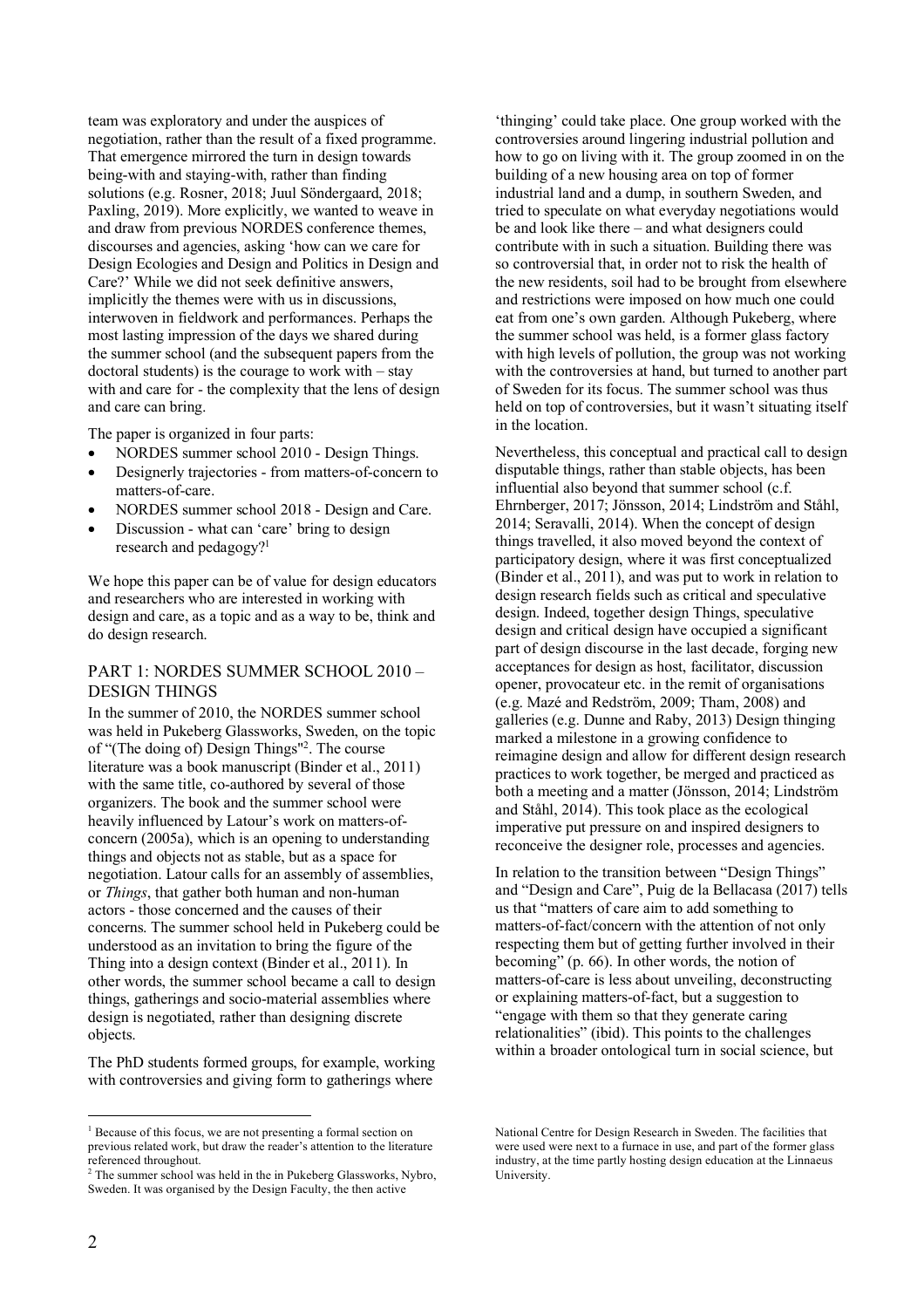we are, of course, interested to develop and incorporate such insights into a pedagogic programme in design.

# PART 2: DESIGNERLY TRAJECTORIES

Clearly, a possible shift from matters-of-concern to matters-of-care is neither linear nor abrupt. Important to note, within the attempt to engage with or turn towards design things and matters-of-concern, is that other forms of gathering have emerged and been articulated, not as a radical break, but rather as a way of thickening the story, or generating difference. Within design research, this is articulated through the figure of publics-in-themaking, (Lindström and Ståhl, 2014) that has drawn attention to gatherings that are driven by and generate care and curiosity, rather than a shared urgent concern. Jönsson (2014) has suggested the design event as a gathering and way to involve and invite more-thanhumans, such as feral animals, into the design process. Light and Akama have paid attention to the role of care in designing with communities and dealing with the contingencies these bring (Light and Akama, 2014; 2019), noting the tensions in how the politics of care contrasts with the politics of rights and responsibilities. In the field of metadesign, Tham (2008) has argued for a more explicit positioning of personal values, and a blurring of personal and professional boundaries in design research and practice.

The notion of matters-of-concern suggests a distance between the concerned and the matter, and 'mere' intellectual engagement. One of the most significant shifts in design ontologies during the last decade is the notion that design and designers are not separate from matters of concern but deeply intertwined – in their unfolding and, hopefully, in forging more sustainable pathways ahead. Acknowledgment of design and humankind as "problem causer" is, of course, enforced by the formal acknowledgement of an 'Anthropocene', an era where human activities drive negative changes to vital earth systems (Crutzen et al., 2007). With positioning one's professional and personal self as problem and solution holder, intellectual detachment is harder to maintain, giving way to relating with agency. This is central for the notion of care. "Thinking in the world involves acknowledging our own involvements in perpetuating dominant values rather than retreating to the sheltered position of an enlightened outsider." (Puig de la Bellacasa 2017, p. 10) 'Care' also marks a turn from a *solution* focus to attention to feminist ideas, seen in the focus on emerging relations and through continuous work on repair and maintenance. The literature we draw upon (Haraway, 2016; Puig de la Bellacasa, 2017; Tsing et al., 2017) originates from a feminist technoscience perspective, which has a speculative commitment to 'figure out' how things could be otherwise. Another important turn, also embedded within these expanded notions of care, is that

of kinship with a plurality of species. This profoundly challenges both the anthropocentricism that has given cause to environmental damage, and anthropocentricism (and adjacent Western hegemony, patriarchy, dominant growth logic) in pursuits of reversing this damage (Tham, 2014). If Latour's Actor Network Theory (ANT) (2005b) charts 'matters-of-concern', the humble and always changing cat's cradles (string figures) of Haraway (1994) – rooted in child play across cultures and times – trace 'matters-of-care'. A core theme of Puig de la Bellacasa's book (2017) is that of *it depends.*  It is not universally this or that, but specific to the situation. In Haraway's terms: "The partners do not precede the meeting; species of all kinds, living and not, are consequent on a subject- and object-shaping dance of encounters" (Haraway, 2008, p. 4).

In other words, the conceptual apparatus that developed between the two different summer schools, moved from an ANT-inspired composition of things much focused on participation through design - towards an `interventionist Anthropocene-inflected feminist technoscience', much focused on repair and maintenance as a pedagogic programme in design, rather than a research programme through design (Brandt, et al., 2011).

# PART 3: NORDES SUMMER SCHOOL 2018 – DESIGN AND CARE

The NORDES summer school of 2018 was organized by Linnaeus University, Malmö University and the Royal Danish Academy of Fine Arts, School of Design on the topic of care and design - as a doing and weaving between hope and despair. The invitation asked students to consider: 'What can care do? And what does it mean to care? And how might it relate to design?' 3

#### SITUATING AND FRAMING CARE

The summer school focused on designerly and speculative approaches to caring in more than human worlds. These were presented as interdependencies across actors as well as technoscientific and natureculture entanglements. We worked with tensions between despair and hope in sites marked by the aftermath of industrial design practices and where care is enacted in different ways. One field visit was to Glasriket (Kingdom of Crystal), haunted by pollution as well as multispecies' relational becoming (Tsing et al., 2017). Another field visit was to a communitysupported agriculture scheme (CSA) that takes the living and dying of many entities into daily account (Puig de la Bellacasa, 2017). We saw these as an attitude and practice for "staying with the trouble" in such contexts (Haraway, 2016). Particularly we drew on three dimensions of care that Puig de la Bellacasa

https://codesignresearch.com/2018/03/21/call-forparticipation-design-care

<sup>&</sup>lt;sup>3</sup> The call for participation in the summer school 2018 was distributed in various ways. See for example here: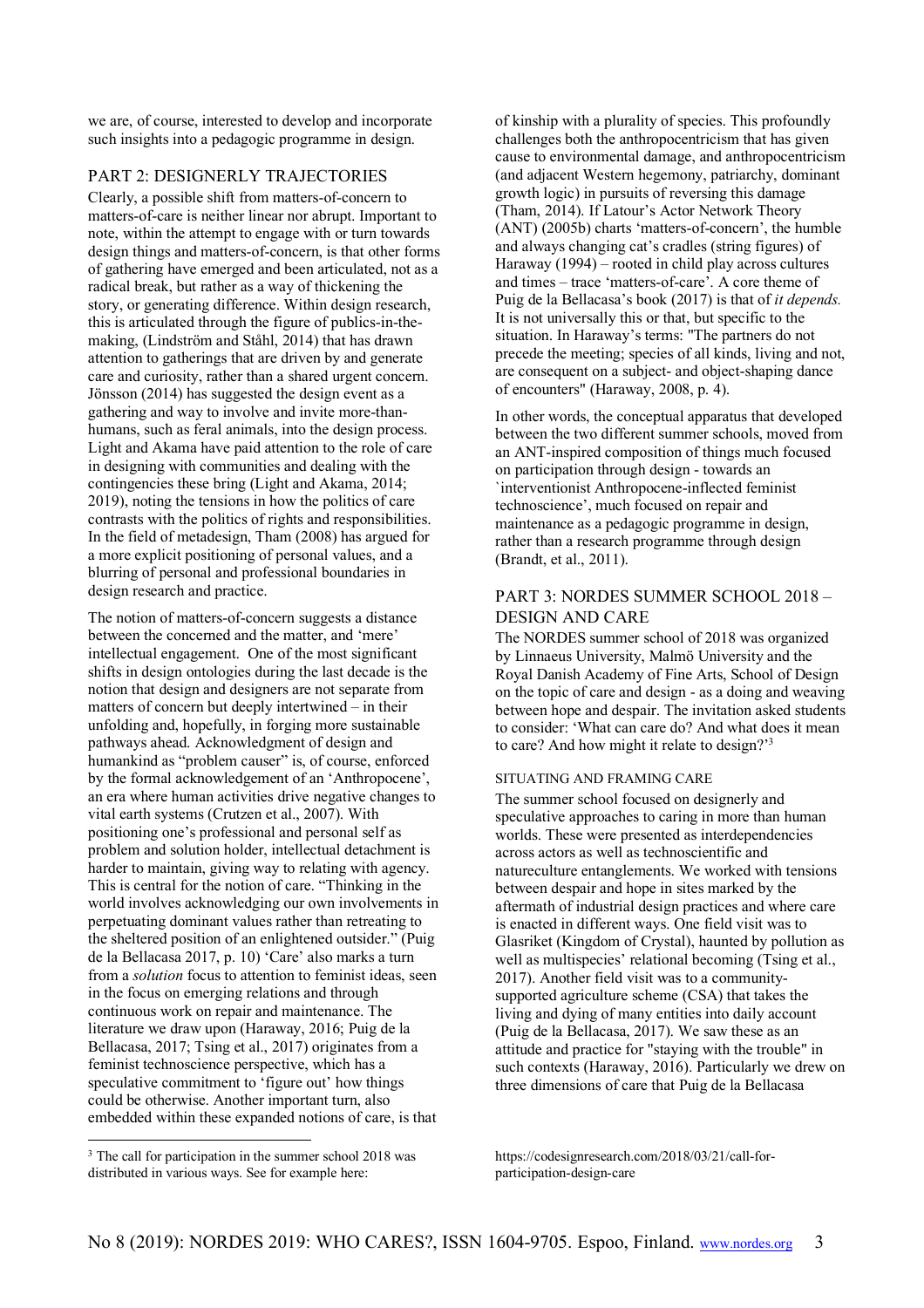(2017, p. 5) states are in constant tension: labour/work, affect/affections, ethics/politics.

As we suggested to the students, in times and worlds of interdependent environmental, sociocultural and economical urgencies, slow violence as well as catastrophes are experienced and projected unevenly. We set up the summer school to attend to points where imbalances of power were apparent and to intervene in them, using designerly means towards new materialities, relations, narratives and practices.

Additionally, we drew on Lenz Taguchi (2012) to provide a pedagogical reference that articulates care for different designerly and pedagogical choices that make up a learning environment. She suggests that pedagogics move into a thought-figure that she calls "interwoven becomings". It highlights that a learning situation is characterised not only by human agency and capacity to make things happen, but also that the whole situation with materials and more-thanhuman actors shape what is becoming. It is particularly helpful in recognising that learning is a situated process where the self and the situation, including the site, concepts and materials that are introduced, are mutually becoming with each other.

### ORGANISATION AND PLANNING

The 2018 summer school was organized by five women that represent the fields of participatory and speculative design and metadesign. It gathered twenty doctoral students and two master students from a broad range of design disciplines. Students were asked to relate their individual research topic to the notion of care in their application for the course. To gain credits for the course, some weeks after the summer school, students had to submit a short paper on how their own research project had been affected by the lens of design and care. During the summer school, students were asked, in groups, to: articulate and materialize a matter of care through a performance, event, or object that relates to Puig de la Bellacasa's (2017) soil community, or Tsing et al.'s (2017) figures of ghosts and/or monsters. They were also asked to show how their work related to the tensions between labour/work, affect/affection, ethics/politics.

The summer school programme consisted of:

- Day 1. How we come to care? Presentations from organizers and doctoral students and forming groups using open space methodology.
- Day 2. Soil communities. Visit to local community supported agricultural farm. Presentations, group work, literature seminars and work on the field.
- Day 3. Aftermath of industrialization. Visit to polluted site of previous glass works with presentation from scientists, literature seminars and group work.
- Day 4. How we come to care now? Group presentations and discussions. Embodied digestion through making one's own smoothie with food waste.

#### CARE IN ACTION

We sought to imbue the days with care. For example, the predominantly vegan food was locally grown and prepared and served with special rituals for care (such as, in silence, serving just the right amount to a peer). We visited the Feminist Farming Project, a student-led farm just off campus of the hosting institution. We also invited participants, right at the beginning of the course, to co-create principles of engagement with the view to create a caring environment. These were revisited at the end. We framed the school through each organiser positioning herself in design and care, making explicit how we each come to care, our respective (and sometimes differing) ontological and epistemological positions. Another example of care was how we flexed our expectations of the flow of the week (as it progressed) to allow students to find reflective time in it.

The summer school worked to 'plan'. The participants were thoughtful in forming groups, supported by the open space method, and took responsibility for their work. Despite the openness of the theme, questions and briefs, the difference in previous knowledge and experience of participants, there were few wobbles during the days together. Value explicitness and the shared focus on sustainability in the relational guise of care arguably created an immediate sense of community. Fine summer days (ominously fine) and good food added to the conviviality. Would a lens of care make for less friction and weed out healthy argument, we slightly worriedly wondered? But the field visits took some of the cosiness out of care, and almost brutally situated some of the text material.



Figure 1: Groups and matters to care for starting to take shape

Day 2, we arrived at the community-supported agricultural farm, the students were split into two groups and spent half of the day in the field, engaging with work of maintenance needed at this particular time, such as planting, weeding and harvesting. The other half of the day was spent on relating their experiences to the assigned texts. This attempt to situate the texts in a specific location, and with specific practices, led us to, for example, discuss the (real and metaphorical) nuances of weeding, with carrot leaves seemingly indistinguishable from weeds. It also led us, while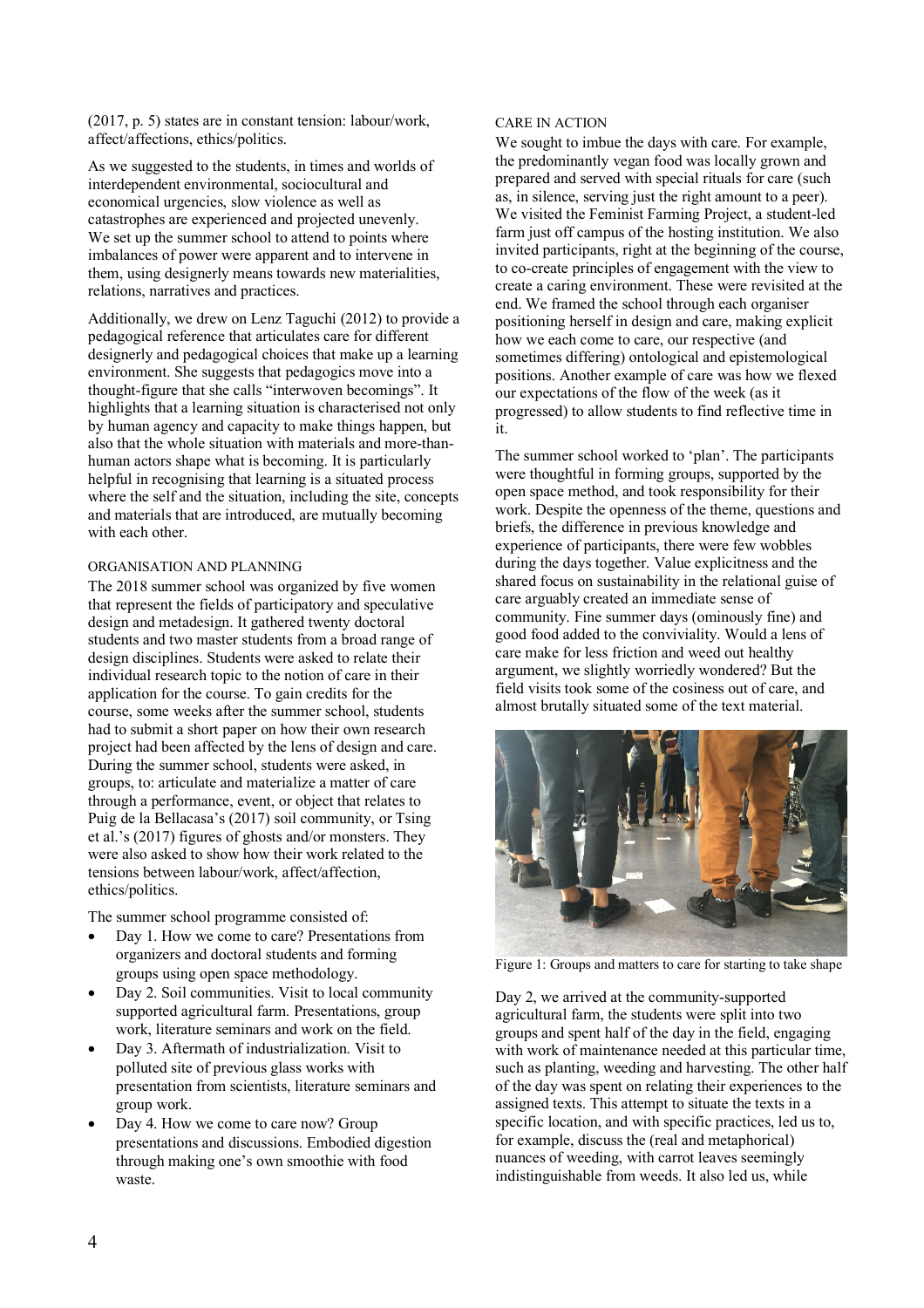standing on the earth at the edge of the field, to discuss how to care for our bodies so that they will become good soil. Friction in relation to what and whom to care for emerged when one of the groups encountered a snail, considered to be an invasive species. It became a reminder that caring is not innocent, and that caring for something, such as crops, might involve making cuts that deal with life and death – in this case literally cutting a snail into two halves.

The day spent with community-supported agriculture was excellent in providing concrete examples of kin and kinship in soil communities, care in relation to labour and work, permaculture in action, to experience what situated care can mean. The farmer made the conditions of livelihoods of farming very real, relating it to seasons, yields, land area and weather very concretely. For example, she told us that, although it would be possible to expand the agriculture, she would refrain from doing so since she wants to have a period in the winter for reflection and resting. She thereby expressed how business opportunities can be balanced with selfcare.



Figure 2: Getting ready to engage in weeding and planting

Day 3 took the theme of care to spikier territories as we visited the polluted site of a former glassworks. With the dawning awareness of real dangers to humans of polluted soil, came unease and even fear. Some women of the group were excluded from physically caring for the soil: pregnant or breast-feeding women were advised to stay away from areas, due to immediate risk and care for future generations. Far from the easy handling of carrots and weeds the day before, the remaining participants would instantly drop a piece of

glass, picked up for its shimmering qualities, as our scientist guides demonstrated the arsenic, cadmium and lead contents that they had detected through their scanners. The non-innocence of past practices cast tangible ominous shadows of pollution.

The site is now dedicated to producing and showing glassworks made locally and on a small-scale, as well as showcasing the possibilities of phytoremediation, the use of living plants to remove contamination in the soil. The site is therefore simultaneously a monument to a splendid past for these glassworks – an important income for the region - and to issues of industrialization and how it may be possible to care into a future. At its heart is a park showing the plants, such as sunflowers, that can be used to collect heavy metals from the soil before being incinerated.



Figure 3: Getting in touch with shimmers of the past

Another crux arose in our group's encounter with our guiding scientist. The hosts expected the students to perform classic design roles (making promotional videos and other practical marketing). It appeared that our hosts' expectations of design were entwined with the project of modernity and industrialization – some problems of which were evident in the site. These expectations were a break both with the dominant ideas of design within the group, and with the 'contract' of care explicitly and implicitly set up within the summer school.

Day 4 was led by the students for the most part, since it involved their presentations and a discussion of each in the rest of the group. This included our feedback but was broader in tone; necessarily, it seemed, for the work forced us into encounter with the key themes of the week in an affective fashion. For instance, one group had us huddling with our eyes closed for minutes in the cool of the early morning sun. Another formed a long procession to the bare strip of land by the design school and made us plant sunflower seeds in a silent ceremony that began by pouring soil into each other's' hands from cups labelled 'lead', 'arsenic', 'cadmium' after the toxins found in the Kingdom of Crystal. All had a performative element that entailed risk to both the initiators and the group being led; it is testimony to the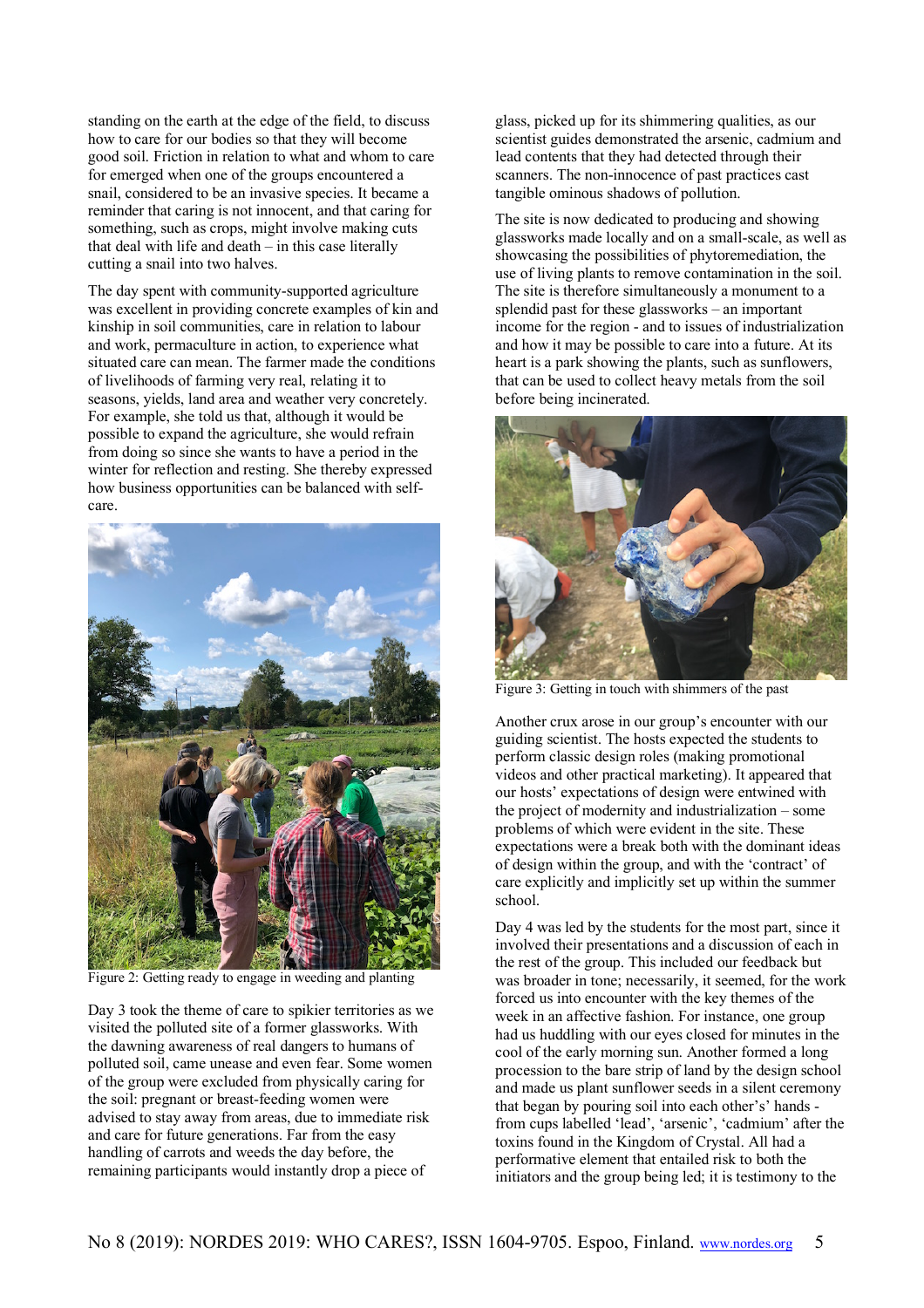camaraderie built across the week that we were able to experience these encounters with - not unquestioned, but trusting - engagement. The vividness of the experiences with the soil in the first three days was just as present in the work shared on the last. And, while the thrall of the experience was profound in each case, the analysis that followed in discussions was rich, reflexive and critical across many dimensions. We all got an education. The courage of the performances was memorable.

#### EMERGING MATTERS

We have described how we explored the possibility of a care-ful pedagogic design teaching programme and we continue by pointing towards some of the difficulties and tensions that played out and emerged during the field visits.

The soil became, both through our readings and practice, the main material during the summer school. During the pleasurable visit to the community-supported agricultural centre, the 'soil-ful' practices of planting, weeding and harvesting were experienced, making us wiser on what situated care can mean. However, some frictions were carried through the soil, as exemplified through the meeting with the invasive snail. (This was a meeting and a cut, that, in hindsight, looks mundane compared to some of the 'soil-issues' that appeared at Kingdom of Crystals.)

The snail might be seen as representative of the ghost figure of Tsing et al. (2017) With the ghost figure, Tsing envisages ecologies of damage, where the pasts are always there haunting presents. The snail's slow movements remind us of our speedy human-inflicted non-innocence. Shipping goods between countries bears huge effects into our own micro-milieus. It is experienced in our own back gardens - where the invasive snail is munching away on the homegrown crops; where it has now made itself at home. An invasive snail can both be seen as a conqueror of new better lands for its own survival and as a disturbing threat from another. Both the snail and the weed mimicking a carrot leaf became more than human figures for us to discuss, think-with and touch. Nonetheless, discussions remained quite abstract in connecting the concern and the matter in designerly ways.

Looking back, the mundane maintenance of the healthy, rich and moist cared-for soil generated knowledge of how to continue and maintain things. In addition, we had been challenged in practicing how designers might become better at the art of noticing (Tsing, 2017) not only human configurations, but socio-ecological networks. The snail was a guide, a pedagogical device, for continued situated noticing that traces relations in and with the soil *here* to wider norms, narratives and epistemologies.

In contrast to the smoothness of the well-cared-for soil of the farm, the Kingdom of Crystals soil lent itself

better to issuefied (Marres, 2012) design explorations. At this site, the need for repair was very much present. The soil that many participants did not feel able to touch was also filled with histories of human practices, which made us collaboratively deeply implicated in the soil matter(s) we set out to explore. At this site, unlike the last one, we were standing without dirt under our fingernails – it was too toxic to risk such a thing. This opened up commitment to care as a speculative effort to imagine how things could be different, and had to become different. The soil became a controversial design matter, beyond a design thing, to gather actors around. It called for longer temporal horizons in all design endeavours and it also called for hesitations and perhaps even refraining from designing. How can this be integrated in the training of designers?

As we collaboratively tried to deal with such questions of care and the ghosts of our own practice situated at hand (see fig.3), a second (design) ghost showed up in the form of the scientists' expectations of what design/ers should do in this situation: to help promote the site. It might be tempting to argue that those expectations were a misinterpretation of what we (as design researchers) were bringing to the site. As organisers, we could see little or no potential for how this brief might support us explore better caring design experimental knowledges within the pedagogic frame we had set up. Like the students, we were reluctant to use design for such promotion. But allow us to linger on the scientists' expectations of design…

If we had stayed with the trouble of facing the invitation to compose the brochure, we could have seen: the many hours of mapping to find the contaminated land; the many hours of interviews with old glass blowers who had to recall where they would dump glass generations back in the local forest; the excavating of the contaminated sites; experimenting with ways of healing the damaged soil through phytoremediation. Worth noticing is that all this kind of labour performed by the scientists is done in the aftermath of our industrialized design practice.

What slipped the frame once again was the daunting question of repair; which was not only connected to the soil, but also a question of whether we, as belated relatives of the glass-makers (who had chosen the career path as designers), actually owed the region to respond politely to the question of making a promotional brochure and agree. Could we repair the notion of a promotional brochure?

Perhaps not so clear in the situation, these many layered questions of responsibility, temporality, labour and disciplinary engagements stirred up a smaller crisis. As organisers we had to withdraw shortly and discuss some tactics for responding to this invitation. We could clearly see unease among the students about agreeing. At the same time, we were responsible to the scientists and in need of their competences and knowledge about the damaged soil. In this controversy, our humble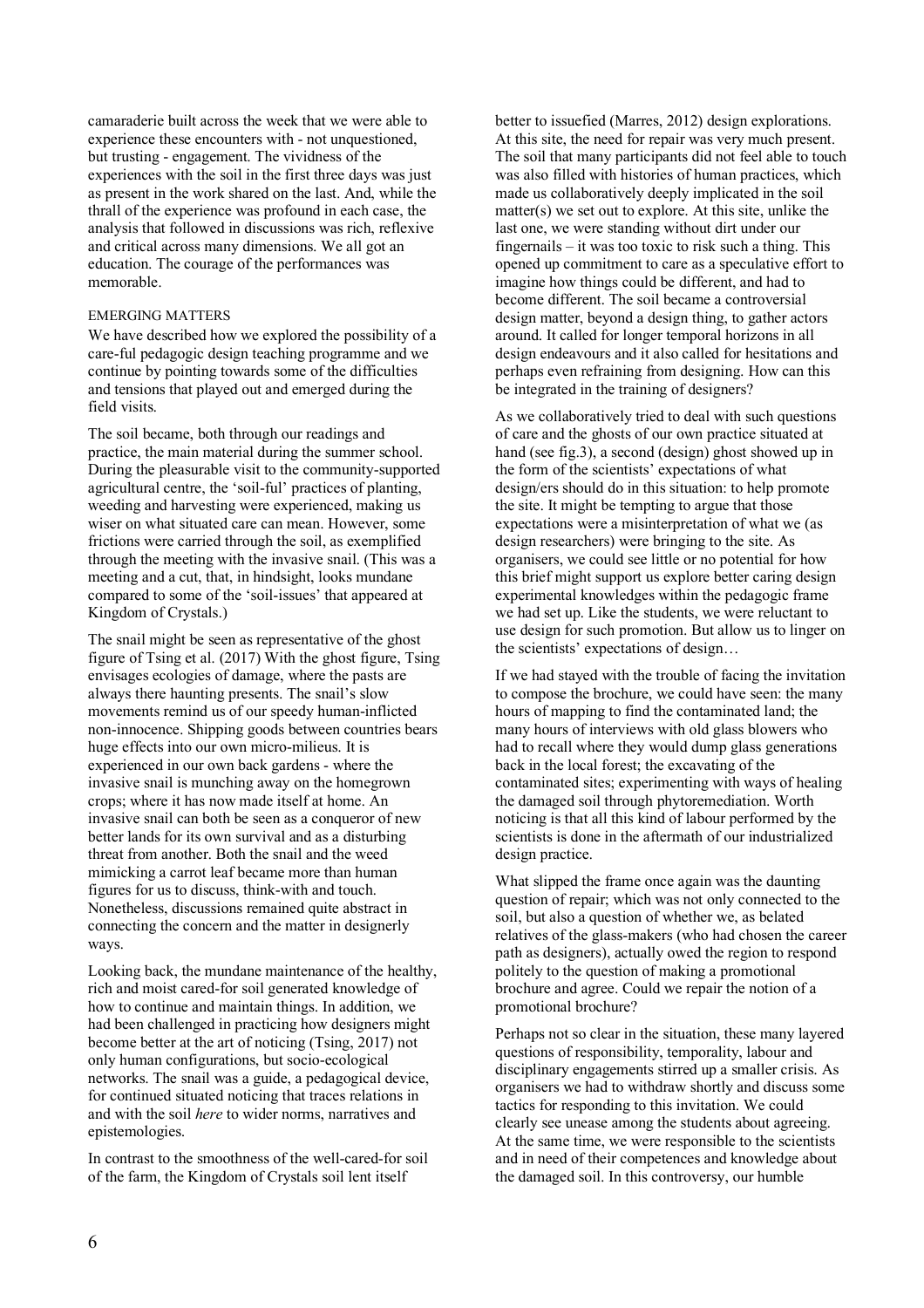attempt to care for the situation was by 'staying with the trouble' to see where the situation took us. Hence, we did not fully reply to the troubles of the students, nor did the students reply fully to the scientists' brief. This was a way of allowing friction to unfold at the same time as we were, among ourselves, discussing how to intervene in this situation, where we were both hosts and guests.

In the evaluative closing discussion, it emerged that some students felt *uncared for* in this situation. This led us to reflect on our role as educators and facilitators in the context of care: Can we be allowed to fail as carers in the pursuit of exploring care? Does an experience of feeling uncared for mean that the labour of care has not been distributed appropriately across a community? In particular, it prompted reflections on whether a caring pedagogy is about avoiding frictions, or preparing people to be able to handle frictions - and, in the pursuit of taking 'interwoven becoming' (Lenz Taguchi 2012) seriously, to incorporate time for adjustments and debriefings.

The point is not only to expose or reveal invisible labours of care, but also to generate care.

#### DISCUSSION

Looking back at these four days, we can see how the summer school not only had care as a theme for studying, but also in other respects. Care, in and through the teaching, taking the specificities of each situation into account, became a central challenge in the planning of the course and continued to be so as it unfolded. Influenced by Puig de la Bellacasa's writing on "thinking with care" (2017) we are invited to imagine *teaching with care* as a collective process that attempts to bring things together, not as oppositions, but as generative and productive relations; hope and despair; cuts on life and death. In this case, we sought to bring together different understandings of care, with different sites, practices, reflections on design and more.

As mentioned in the introduction, we did not start off with a pre-set definition of how care comes to matter in and through design (although we had food, soil and embodied digestion as planned parts of the programme). Instead, this was something that had to be negotiated and situated throughout the course. Matters emerged that were different from one place to another, and, as the students experienced, this allowed diverse reflection on how to design with care – in each place, the tension between labour/work, affect/affections, ethics/politics has to be handled differently.

We come to care about the world through observation over time. Details change imperceptibly and suddenly our orientation is different and matters connect in new pathways. Part of staying with the trouble (Haraway, 2017) is to notice these transitions and appreciate them as clues to ourselves in evolution and our world in its becoming.

In this paper, we have brought a temporal perspective to the issues that developed between the summer schools of 2010 and 2018. It became our temporal frame for understanding our context, reviewing our literature and describing our practices as researchers and teachers. It is, as Akama and Light suggest (2018), a way of being designers who ready themselves, coming from somewhere (Suchman, 2002) and some*when*.

The summer school of 2018 was experimental in a way that liberated it from expectations of production, rather situating the work in *thought for* and *care of* the situations we found ourselves in. However, we were also highjacked back into having to deal with questions of production and at times unable to know how to care for situations. Perhaps those were the most rewarding moments, when we could not analyse the notion of care, but practice how to carefully acknowledge those we do not necessarily agree with.

The students responded to the space that our uncertainties had opened up. Their groupwork was not only creative, but designed to be care-provoking and arresting (both in shocking us and in giving us a remix of the week in an evocative form). In all these ways, we were moving into matters-of-care, strengthening the feminist perspective and finding a way of being and a vocabulary for the future of design as well as paying respect to its past.

As the design discourse matures, and as we rehearse our relationship as designers to the world through design thinging, design ecologies, design and power, design and care, we are also acknowledging the interplay of design as ontologies, epistemologies, methodologies, things, technologies, practices and procedures. We hope, in this pedagogic framework, to be able to care enough for our practice and discipline that we have the courage and energy to take on the friction that appears, and seek new learning-opportunities where we can become-with in generative new directions.

### ACKNOWLEDGEMENT

We're very grateful for the generosity from the students, the ones hosting and guiding us during this summer school, as well as for those who have gone before us. A particular thank you to Juliana Restrepo, and credits go to her for figure 2. We'd also like to thank Zeenath Hasan and the work she and students do at Linnaeus University on design, food and care.

### **REFERENCES**

Akama, Y. and Light, A. (2018). Practices of Readiness: Punctuation, Poise and the Contingencies of Participatory Design, in *Proceedings of the Participatory Design Conference (PDC'18*).

- Binder, T., De Michelis, G., Ehn, P., Jacucci, G., Linde, P. & Wagner, I. (2011). *Design Things*. Cambridge and London: MIT Press.
- Brandt, E., Redström, J., Eriksen, M. A., & Binder, T. (2011). XLAB. Denmark: The Danish Design